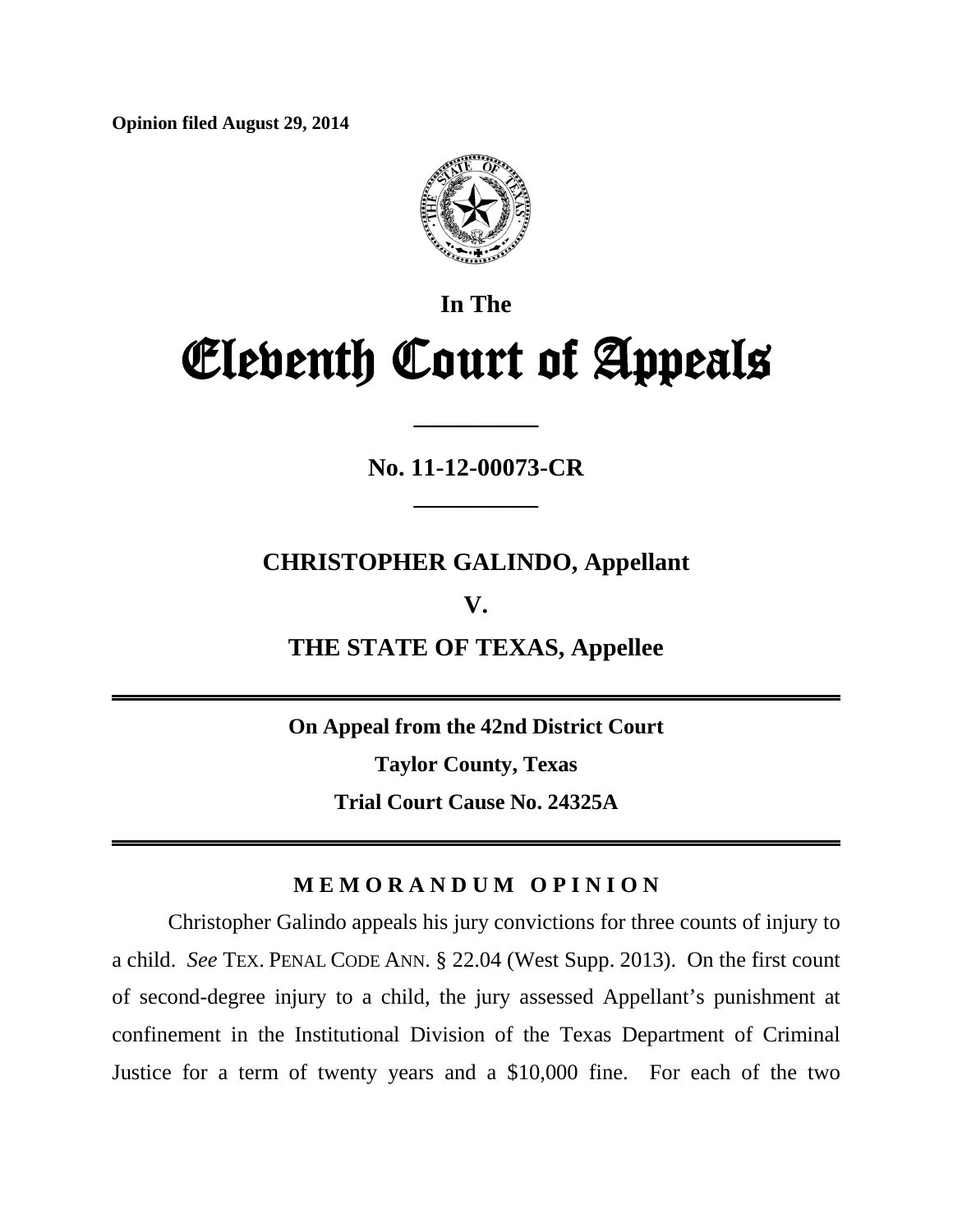remaining counts of third-degree injury to a child, the jury assessed Appellant's punishment at ten years confinement and a \$10,000 fine. In three issues on appeal, Appellant argues that the trial court erred when it (1) denied his requests for the appointment of a defense expert, (2) admitted digitally enhanced photographs, and (3) allowed testimony regarding the child victim's neurological damage. We affirm.

#### *Background Facts*

Appellant was charged by indictment with three counts of injury to a child. The first count alleged that, on or about September 2, 2010, Appellant intentionally and knowingly caused serious bodily injury to G.B., a child fourteen years of age or younger, by causing G.B.'s head to strike an unknown object. The second count alleged that, on or about September 2, 2010, Appellant intentionally and knowingly caused serious bodily injury to G.B. by holding G.B.'s foot under hot water. The third count alleged that, on or about September 2, 2010, Appellant intentionally and knowingly caused bodily injury to G.B. by bruising G.B.'s genitals with his hand.

When the trial court subsequently submitted the three counts in the court's charge to the jury, it added the less culpable mental state of reckless conduct to Count One. Additionally, the trial court announced to the parties that, based upon the evidence offered at trial, it would submit the second count in the court's charge on the lesser included offense of causing bodily injury rather than serious bodily injury. The jury convicted Appellant of recklessly causing serious bodily injury on Count One and of intentionally or knowingly causing bodily injury on Counts Two and Three.

Abilene Police Officer Eric Vickers testified that, on September 2, 2010, he was dispatched to a residence on Arnold Street in Abilene, Texas, to investigate a reported injury to a child. Officer Vickers noted that the child had purportedly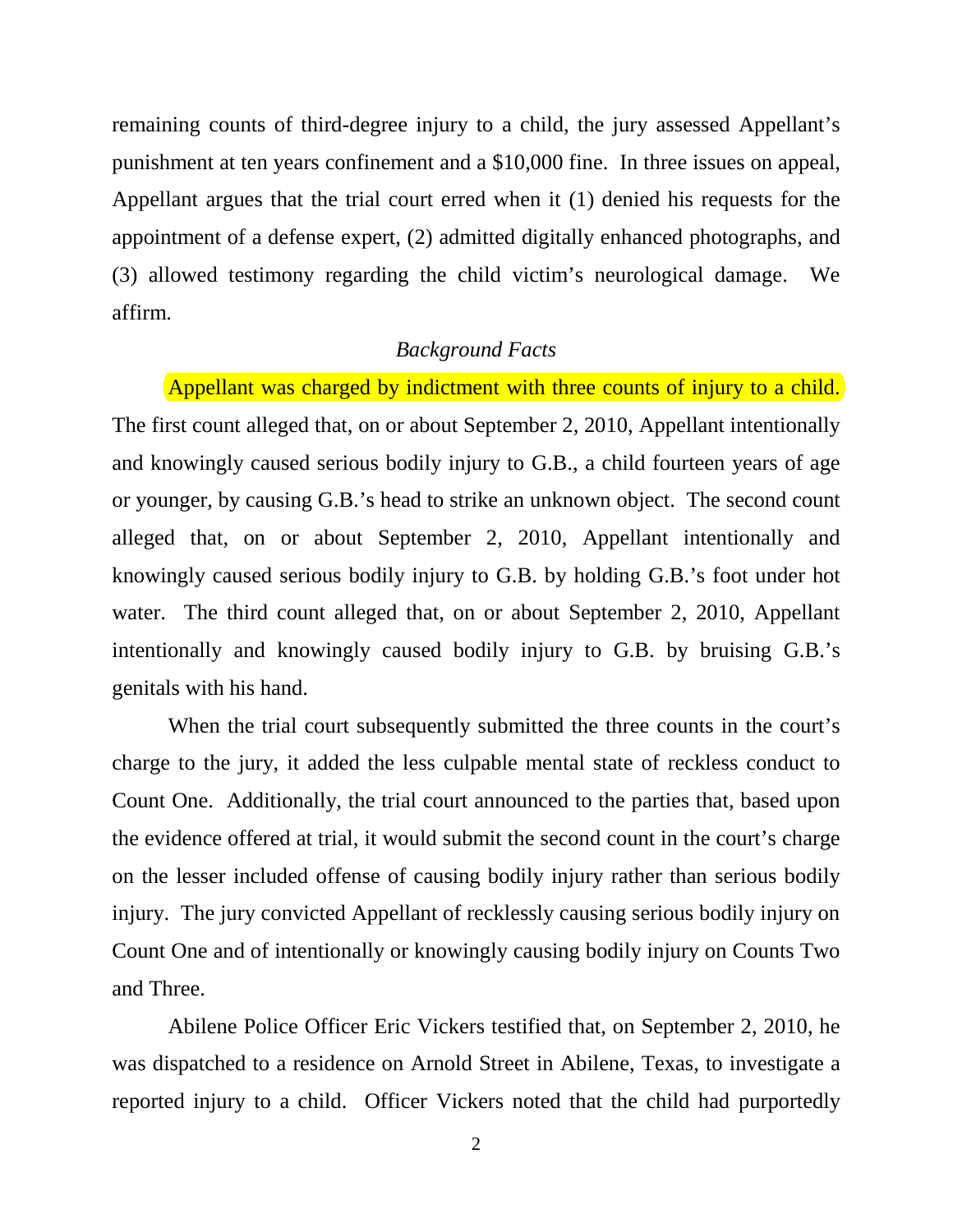fallen but that the APD's policy is to perform a general inquiry when it is informed that a child has been injured. When Officer Vickers arrived at the scene, G.B. was being transported by ambulance to the local hospital. Officer Vickers encountered Appellant, the fiancé of G.B.'s mother, at the residence.

Appellant told Officer Vickers that G.B. had fallen down the steps in front of the family's trailer house and that he had found G.B. unconscious and not breathing. Officer Vickers doubted Appellant's explanation because G.B. showed signs of a very severe head injury that was unlikely to have been caused by falling down a few steps. Officer Vickers also found Appellant's reaction to the situation a bit alarming given that Appellant was in no rush to check on G.B.'s condition. Based on Appellant's behavior, Officer Vickers asked his sergeant to send detectives to the scene for further investigation.

Suzie Butz, a sexual assault nurse examiner (SANE), testified that she photographed G.B.'s injuries on September 2, 2010, at Hendrick Medical Center. Butz stated that she applied "SDFI" technology to some of the photographs. SDFI stands for "Secure Digital Forensic Imaging." She explained that SDFI is a computer program that applies a negative inverse filter to a photograph in order to highlight "different patterns of injury." Butz noted that the SDFI images of G.B.'s injuries made his bruises more vivid and that they were not true and accurate depictions of how G.B. actually looked to the naked eye when the original photographs were taken. Butz stated that her examination of G.B. showed that the child was bruised all over his body, including his head, penis, arms, and stomach. Butz also noted that G.B. had a burn on his right foot that she believed to be a second-degree burn.

Henry Higgins, M.D. testified that he treated G.B.'s head trauma at the trauma center of Hendrick Medical Center. Dr. Higgins stated that G.B. was in critical condition and in a deep coma when he first saw the child. Upon examining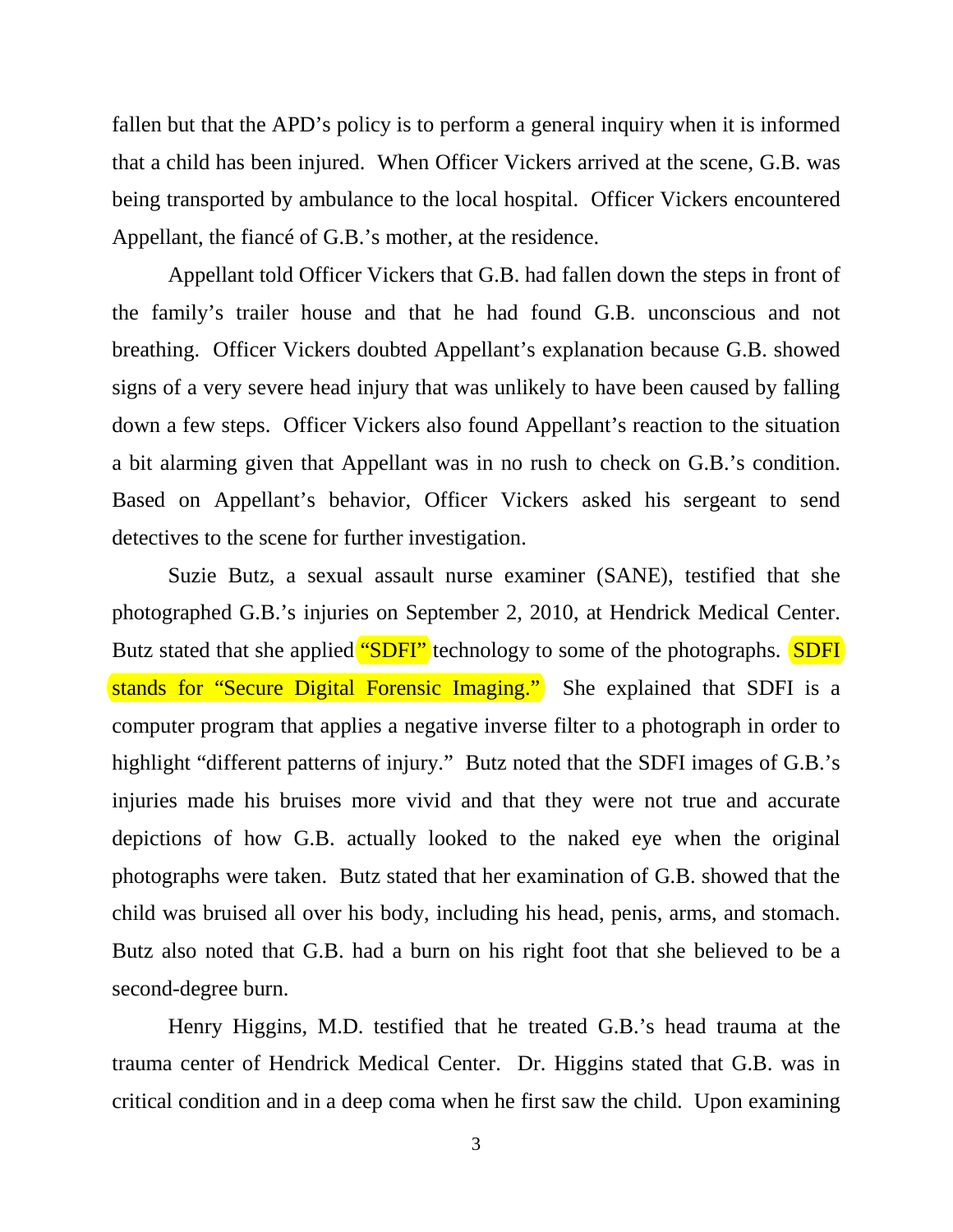G.B.'s body, Dr. Higgins found bruises that appeared to have occurred over several different time periods and a burn on G.B.'s foot. Based on G.B.'s injuries, Dr. Higgins believed that G.B. had been abused.

Talmadge Trammell, M.D. testified that he performed emergency neurological surgery on G.B. at Hendrick Medical Center prior to G.B.'s transfer to Cook Children's Hospital. Dr. Trammell explained that he made an incision in G.B.'s scalp and removed a section of G.B.'s skull in order to allow G.B.'s brain to swell.

Randi Weaver, a nurse at Cook Children's Hospital, testified that she assisted G.B. with his recovery from his injuries. She testified that G.B.'s left side was intensely weaker than his right side and that he was unable to move his left arm or leg. Weaver believed that G.B. would always have a problem manipulating the left side of his body due to his injuries.

Appellant testified on his own behalf during the guilt/innocence phase. He testified that he was at home with G.B. on September 2, 2010, getting ready to leave to pick up G.B.'s sister from her school bus stop. Appellant stated that he was attempting to put shoes on G.B. but G.B. was being "fussy." Appellant then put his hand on G.B. and pushed him. G.B.'s head struck a coffee table, and he lost consciousness. Appellant claimed that he only pushed G.B. in order to make G.B. sit down and that he did not intend for G.B.'s head to hit the table. Appellant testified that he initially told the police that G.B. had fallen down the stairs because he knew that his behavior had been reckless. Appellant noted that he has an anger problem, and he admitted hitting G.B. on multiple occasions.

Appellant also testified that, a few days before G.B. hit his head, Appellant accidently burned G.B.'s foot while giving him a bath. Appellant was attempting to wash G.B.'s hair, but G.B. was not cooperating. In order to get the soap out of G.B.'s hair, Appellant held G.B.'s leg down in the bathtub. Appellant's action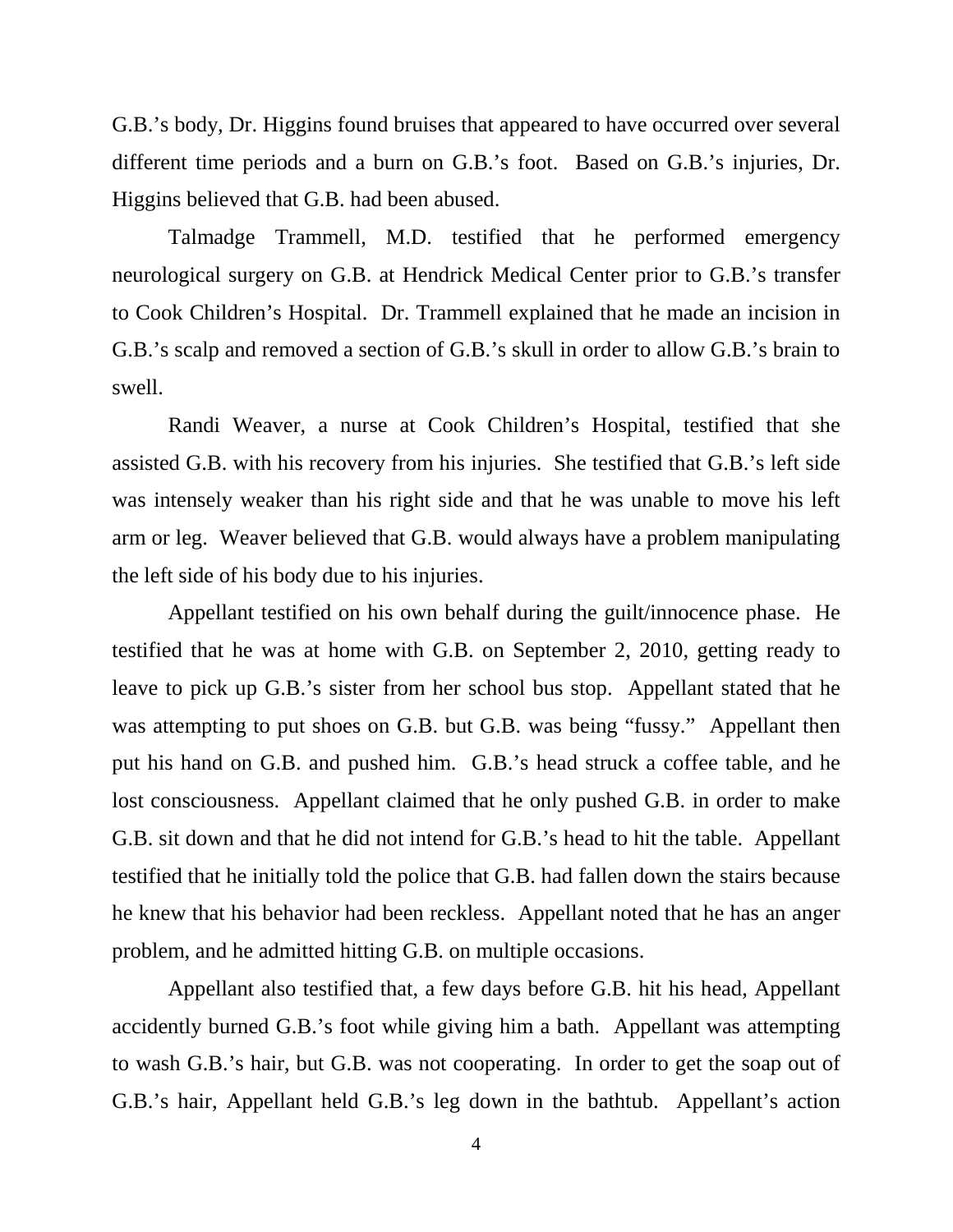forced G.B.'s leg under the hot water faucet, and Appellant did not immediately realize that the water was burning G.B.'s foot. Appellant noted that he initially lied to the police about how G.B. had sustained the burn because he was afraid that he would have been arrested immediately if he had told the truth.

Appellant also admitted that he intentionally pinched G.B.'s genitals a day before G.B. sustained his head injury. Appellant stated that he pinched G.B. for being "fussy." Appellant testified that he consciously and intentionally pinched G.B.'s genitals despite the fact that he knew that his action would hurt the child.

#### *Analysis*

In his second issue, Appellant asserts that the trial court erred in denying his requests for the appointment of an expert in SDFI to assist with the preparation and presentation of the defense. According to the literature, **SDFI-TeleMedicine LLC** is a company that has developed a "Negative Invert Filter" computer software program that inverts or converts the color of each pixel in a digital photograph to create a "tonal inversion of a color positive image."<sup>[1](#page-0-0)</sup> As described in the literature, "[w]hen you apply a negative filter to a color positive image, a static string of computer code converts complementary colors for each pixel in the original image. It then color reverses the image, where red areas of the image appear 'cyan-ish', green areas appear 'magenta-ish' and blue areas appear 'yellow-ish.'" As further described in the literature, "[a]fter the Negative-Invert Filter is applied, you get a] picture that has high contrast, nothing more."

<span id="page-4-0"></span>l

<sup>&</sup>lt;sup>1</sup>The State offered the accompanying SDFI literature into evidence at the pretrial hearing on Appellant's motion to exclude the SDFI images at trial.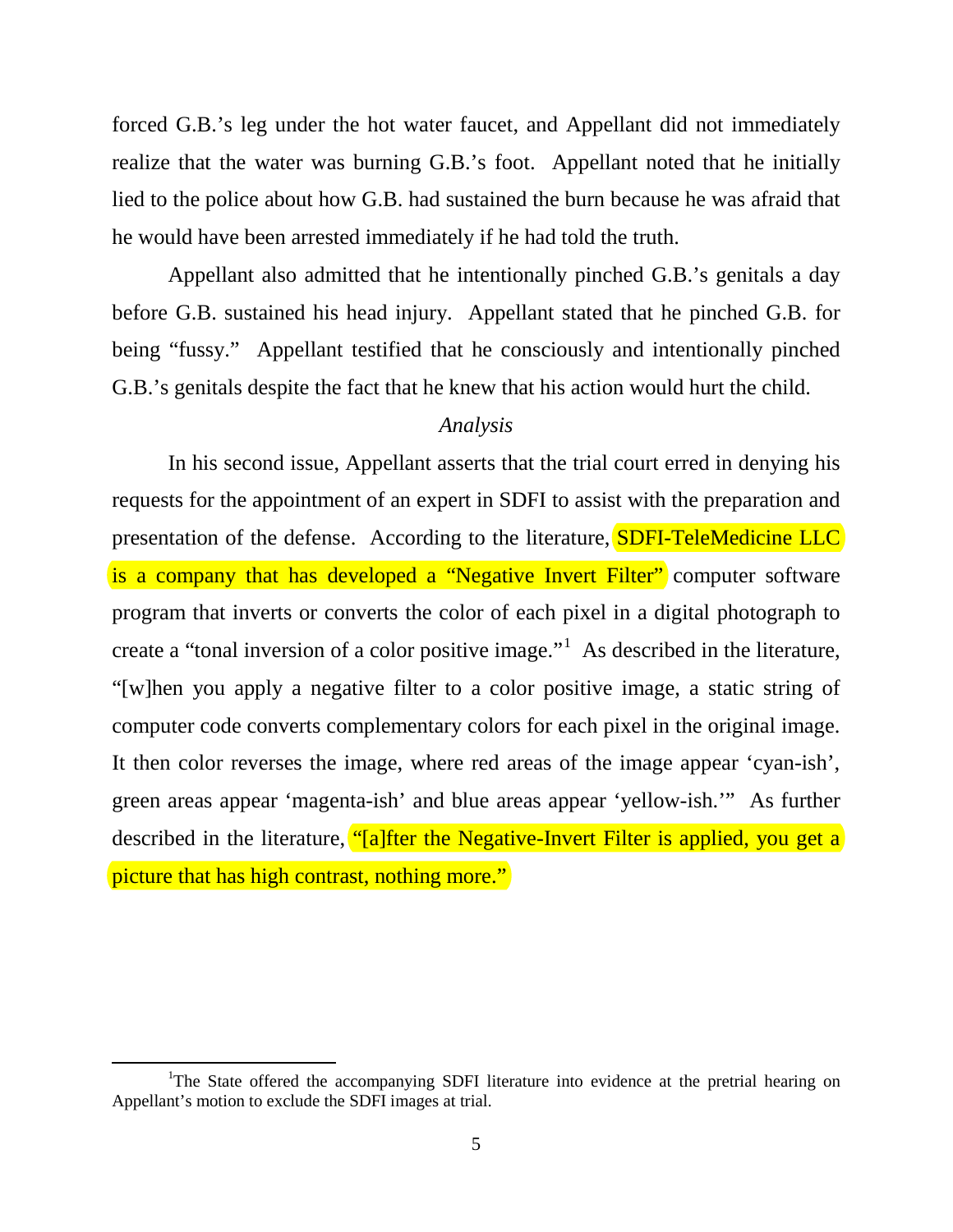Appellant initially presented his request for an expert in an ex parte motion filed eighteen days prior to trial.<sup>[2](#page-4-0)</sup> He alleged as follows in the motion:

The state has notified defense counsel that the state intends to offer as evidence altered photographs produced by a Secured Digital Forensic Imaging Camera. Secured Digital Forensic Imaging purports to observe and record "subcutaneous" injury, that is, supposed damage to tissues below the skin which are not actually indicated by discoloration or other visible physical sign on the surface. In fact, SDFI is nothing more than a computer-generated image depicting an artistic representation of a purported condition which is not in fact visible or otherwise measurable or observable by any objective criteria. The state is proffering SDFI as a scientifically proven and reliable technology. Defendant requires expert assistance to testify as to the actual processes behind SDFI and the lack of scientific validity of this supposed technology.

Appellant asserted in the ex parte motion that his counsel had spoken with Sonja Eddleman, R.N., "a competent and qualified specialist in the field of forensic psychology or psychiatry." He further stated that she would charge \$1,000 to review the State's proposed exhibits and testify at a pretrial hearing on their admissibility and that she would charge an additional \$1,500 to testify at trial "regarding the principles, limited application, and lack of means of independent verification of such images." Appellant concluded the ex parte motion by stating that the services of an expert in SDFI were necessary to enable him to prepare effectively for trial. The trial court denied the ex parte motion by written order on January 6, 2012.

The trial court subsequently conducted a pretrial hearing on Appellant's motion to exclude the SDFI images. After the trial court ruled that the images

 $\overline{\phantom{a}}$ 

<span id="page-5-0"></span> $2A$  defendant is entitled to present a request for the appointment of an expert on an ex parte basis because he must reveal some details of his defensive theories in order to be entitled to the appointment under *Ake v. Oklahoma*, 470 U.S. 68, 82–83, 86 (1985). *See Williams v. State*, 958 S.W.2d 186, 191 (Tex. Crim. App. 1997).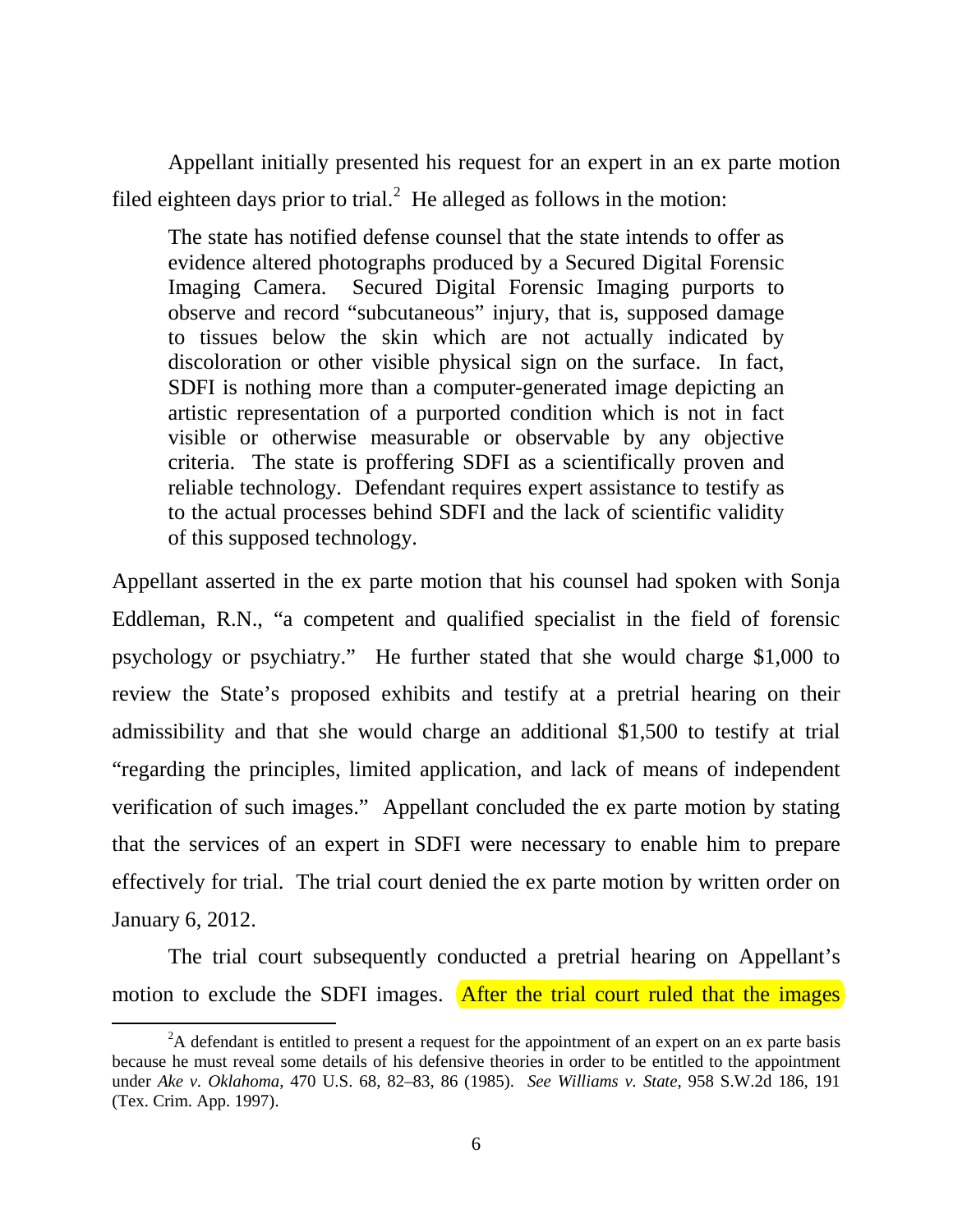would be admissible at trial,<sup>[3](#page-5-0)</sup> Appellant orally re-urged his ex parte request for the appointment of an SDFI expert. The trial court denied Appellant's request for reconsideration.

Appellant additionally presented his request for an SDFI expert at the end of the first day of trial after the SDFI images were admitted into evidence. Appellant's counsel stated, "[A]t this time we renew our request for an expert to testify as to the limitations of the SDFI system, [its] inaccuracies and its non use in standard medical care, as we have previously identified an available expert to the Court in or [sic] request for same." Appellant's counsel further stated that his proposed expert was "a SANE nurse herself and an RN." The trial court advised Appellant's counsel to check on the proposed expert's availability and "let [the court] know tomorrow morning." The next day's proceedings make no mention of the availability of the Appellant's proposed expert. In his brief, Appellant states that "the renewed request was denied the next morning prior to resuming on the record."

 To preserve error for appellate review, a complaining party must obtain an adverse ruling on the record. TEX. R. APP. P. 33.1; *see Cienfuegos v. State*, 113 S.W.3d 481, 488 (Tex. App.—Houston [1st Dist.] 2003, pet. ref'd). If the trial court refuses to rule on a request, the complaining party must object to the trial court's refusal to rule. *Moff v. State*, 131 S.W.3d 485, 489 (Tex. Crim. App. 2004). In the absence of an adverse ruling on the record, Appellant did not preserve error on his renewed request for an expert after trial commenced.

With regard to Appellant's pretrial requests for the appointment of an expert, we review the trial court's rulings for an abuse of discretion. *Griffith v. State*, 983 S.W.2d 282, 287 (Tex. Crim. App. 1998). When an indigent defendant makes a

l

<span id="page-6-0"></span><sup>&</sup>lt;sup>3</sup>See our discussion below of Appellant's first issue pertaining to the admissibility of the SDFI images.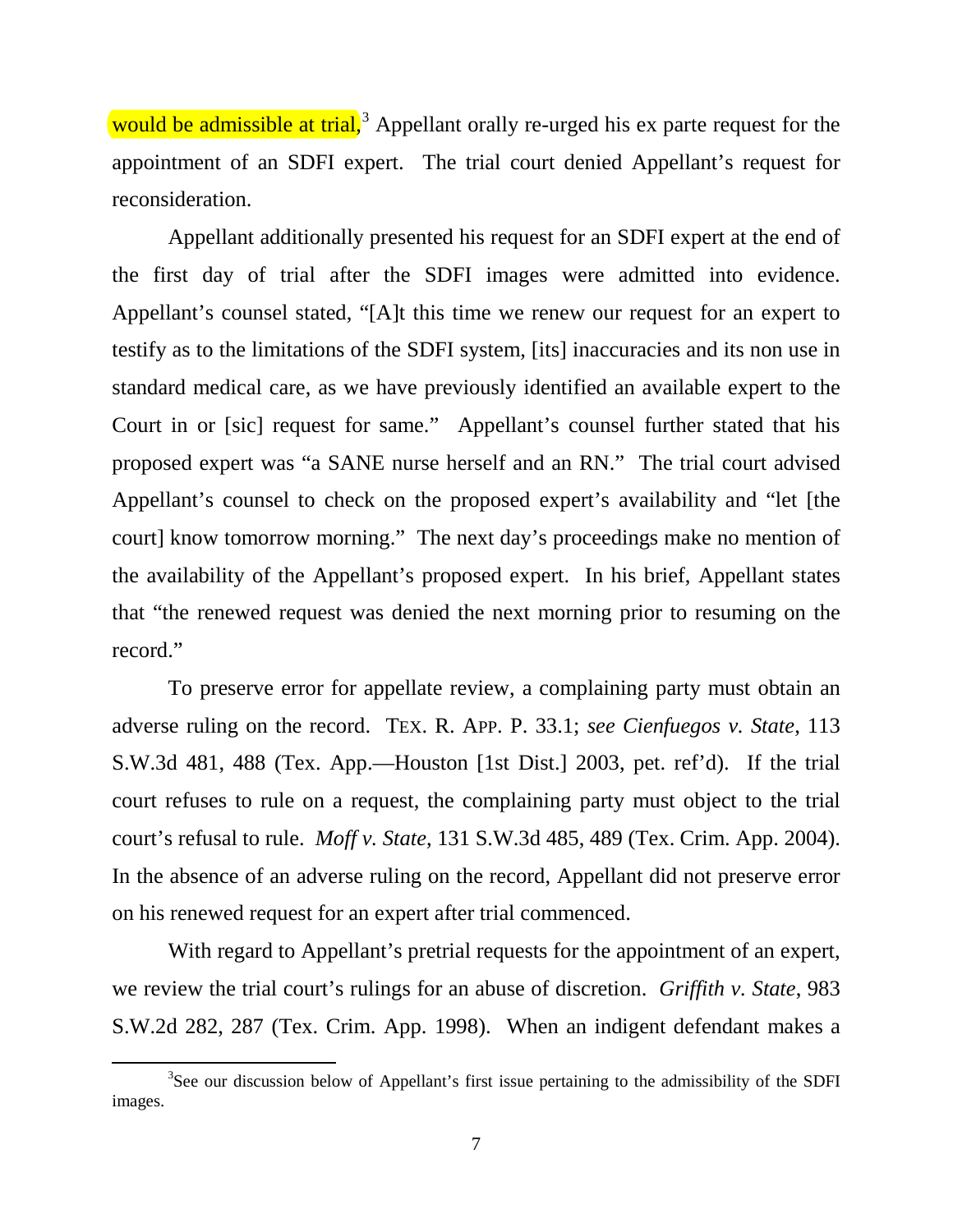threshold showing that expert assistance would likely be a significant factor at trial, he is entitled to the appointment of an expert. *Ake*, 470 U.S. at 82–83, 86; *Griffith*, 983 S.W.2d at 286–87. To determine if a defendant is entitled to the requested expert, three factors are relevant: (1) the private interest that will be affected by the State's action; (2) the governmental interest that will be affected if the safeguard is to be provided; and (3) the probable value of the additional or substitute procedural safeguards that are sought, and the risk of an erroneous deprivation of the affected interest if those safeguards are not provided. *Ake*, 470 U.S. at 77; *Rey v. State*, 897 S.W.2d 333, 337 (Tex. Crim. App. 1995). The purpose is to ensure that the indigent defendant has access to a competent expert to assist in the evaluation of his defense. *Ake*, 470 U.S. at 77; *Griffith*, 983 S.W.2d at 286. The type of expert and the nature and complexity of the field of specialty must be considered in deciding if an expert will be helpful or a significant factor at trial. *Griffith*, 983 S.W.2d at 287. "The key question appears to be whether there is a high risk of an inaccurate verdict absent the appointment of the requested expert." *Busby v. State*, 990 S.W.2d 263, 271 (Tex. Crim. App. 1999).

The burden is on the defendant to make a sufficient threshold showing of his particularized need for the expert's assistance. *See Griffith*, 983 S.W.2d at 286–87; *Rey*, 897 S.W.2d at 339. In order to carry this burden, a defendant must offer more "than undeveloped assertions that the requested assistance would be beneficial." *Williams*, 958 S.W.2d at 192 (quoting *Caldwell v. Mississippi*, 472 U.S. 320, 323– 24 n.1 (1985); *Rey*, 897 S.W.2d at 339 (quoting same). The defendant must show both that there exists a reasonable probability that an expert would be of assistance and that denial of expert assistance would result in a fundamentally unfair trial. *Davis v. State*, 905 S.W.2d 655, 659 (Tex. App.—Texarkana 1995, pet. ref'd).

We analyze whether a defendant made a sufficient threshold showing by examining the facts and arguments before the trial court at the time of the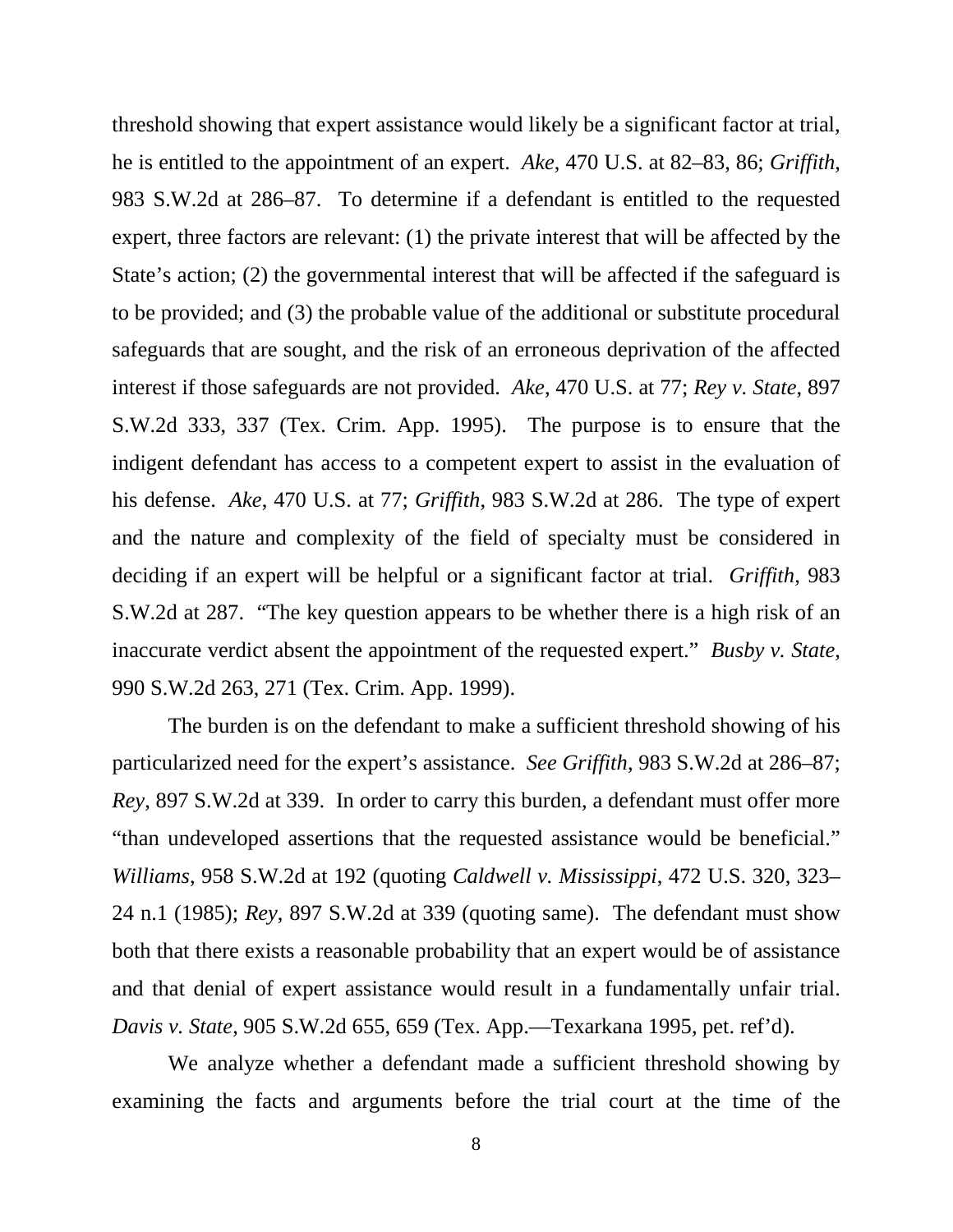defendant's motion. *Rey*, 897 S.W.2d at 342 n.9. In his ex parte motion for appointment of an expert, Appellant asserted that he needed an expert to show that the SDFI process was unreliable and lacked scientific validity. However, he did not support this assertion with an affidavit from his proposed expert. Although Appellant's counsel verified the motion, the defendant must show more than the mere conclusions of defense counsel. *See Norton v. State*, 930 S.W.2d 101, 111 (Tex. App.—Amarillo 1996, pet. ref'd). Furthermore, Appellant alleged in the motion that his proposed expert was an "R.N." and that she was an expert "in the field of forensic psychology or psychiatry." Thus, the motion did not demonstrate that Appellant's proposed expert was an expert in a field related to the topic of digital photo enhancement. Appellant did not offer any additional or corrected information pertaining to his proposed expert's qualifications when he subsequently re-urged his motion.

We hold that the trial court did not abuse its discretion when it denied Appellant's motion for appointment of an expert. As stated above, a defendant must offer more "than undeveloped assertions that the requested assistance would be beneficial." *Williams*, 958 S.W.2d at 192 (quoting *Caldwell*, 472 U.S. at 323– 24 n.1). Appellant did not make the required preliminary showing of his need to obtain an expert witness. We overrule Appellant's second issue.

Appellant's first and third issues address the admissibility of evidence at trial. We review a trial court's ruling on admissibility of evidence for an abuse of discretion. *See Coble v. State*, 330 S.W.3d 253, 272 (Tex. Crim. App. 2010). We will uphold the trial court's decision unless it lies outside the zone of reasonable disagreement. *Salazar v. State*, 38 S.W.3d 141, 153–54 (Tex. Crim. App. 2001).

In his first issue, Appellant asserts that the trial court erred in admitting the SDFI images at trial. Appellant filed a pretrial motion challenging the SDFI images on the basis that they did not have proven scientific reliability. He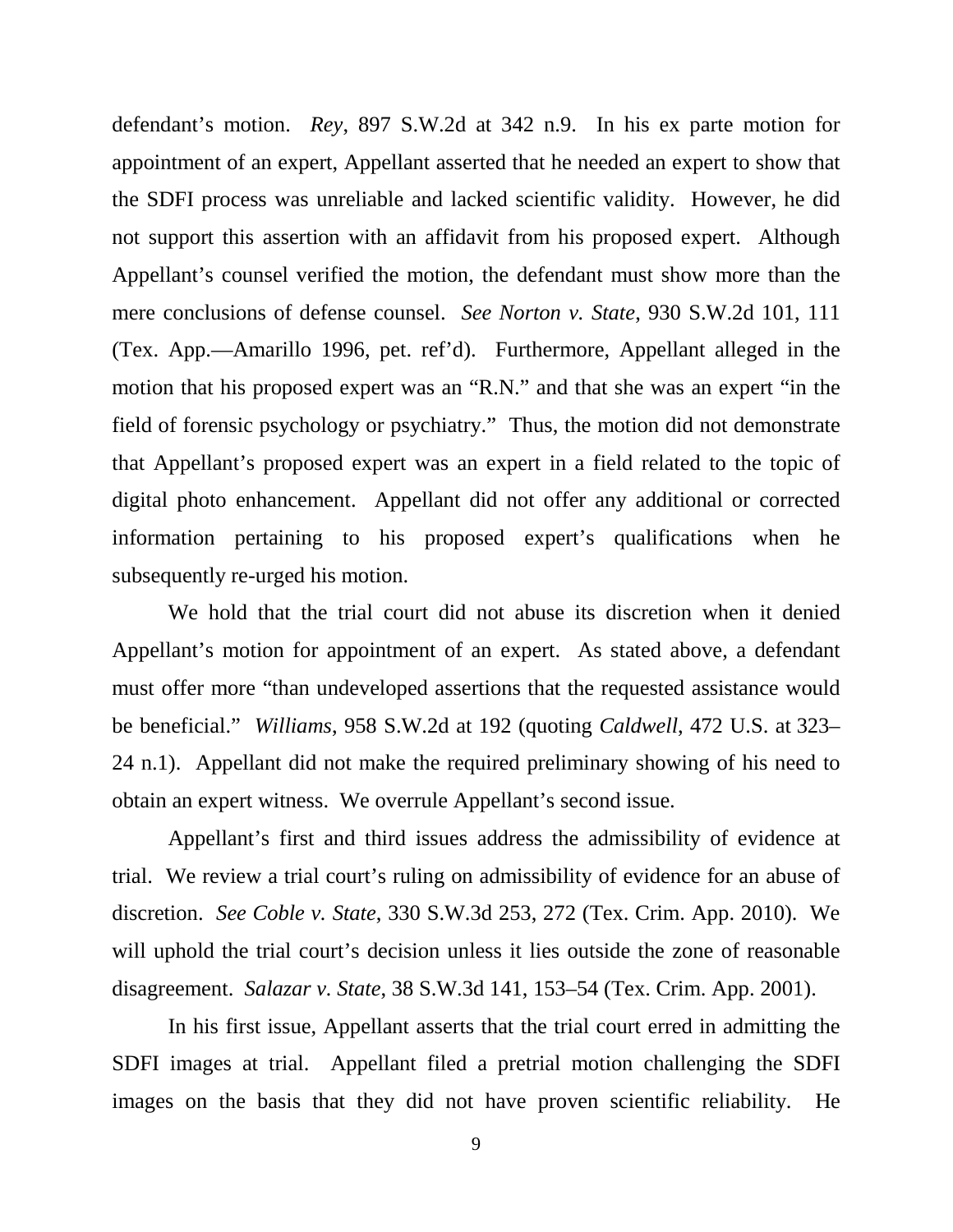additionally alleged that their probative value was outweighed by the danger of unfair prejudice, confusion, or delay. On appeal, Appellant presents his scientific reliability contention as Issue "1A" and his unfair prejudice contention as Issue "1B."

The State called Butz as a witness at the pretrial hearing on Appellant's motion to exclude the SDFI images. She testified that she produced the contested photographs using SDFI by taking photographs of G.B.'s injuries and then transferring the images into the SDFI computer program. Butz explained that SDFI does not alter the original photograph but, instead, makes a copy of the photograph and then applies a filter to that copy. She noted that the filter reverses the colors in the photograph to show "a better outline of your bruising or your patterns." Butz stated that SDFI technology is readily accepted in "[her] field" in the medical community and widely used in sexual assault and child injury programs. She further testified that she had personally been using SDFI technology for two years.

On cross-examination by Appellant's counsel, Butz acknowledged that the colors of the SDFI image are different than those of the original photograph in that the entire color scheme of the original photograph is reversed. Butz stated that the SDFI process accentuates bruises and markings that are not immediately visual in the original photograph. She denied having any knowledge of how the process was designed. Butz testified that she was aware that other SANE programs use SDFI photo enhancement but that it is not used in "straight medical applications."

The trial court denied Appellant's pretrial motion to exclude the images produced by SDFI. In reaching its holding, the trial court stated that the SDFI images showed the "same obvious bruising" as did the original photographs but in a different color. The trial court also stated that it believed that the process by which SDFI images are produced is a "soft science" rather than a "hard science."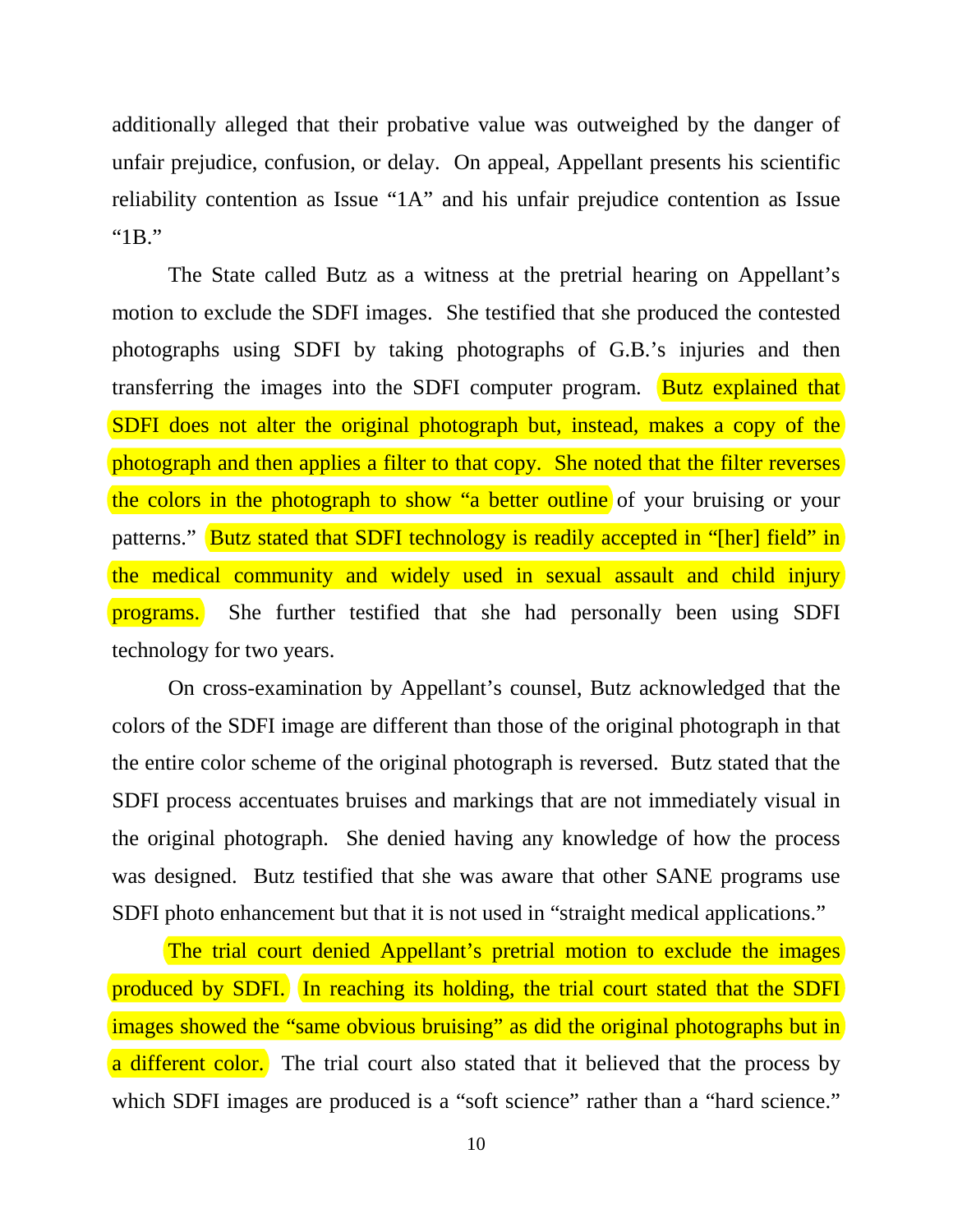The trial court further opined that the fact that the SDFI images did not reflect what G.B. actually looked like could be either explained to the jury or revealed through cross-examination.

At trial, the State offered approximately seventy photographs of G.B. into evidence during Butz's testimony. Of these seventy photographs, twenty-two of them were SDFI images. The original photograph from which each SDFI image was made was also included within the photographs offered into evidence.

Appellant's counsel conducted a voir dire examination of Butz in the presence of the jury prior to the admission of the SDFI images. In doing so, counsel established that the color pattern of the SDFI images was changed from the originals, that G.B.'s body appeared paler in the SDFI images, and that the bruises appeared "more vivid and darker" than they actually appeared "to the naked eye." Appellant's counsel reiterated these differences between the SDFI images and the corresponding original photographs during his cross-examination of Butz. Appellant objected at trial that the SDFI images were not accurate depictions of what they purported to depict and that their prejudicial value exceeded their probative value. The trial court overruled Appellant's objections and admitted the SDFI images.

If scientific, technical, or other specialized knowledge will assist the trier of fact to understand the evidence or determine a fact issue, a witness qualified as an expert by knowledge, skill, experience, training, or education may testify thereto in the form of an opinion or otherwise. TEX. R. EVID. 702. It is a trial court's responsibility under Rule 702 to determine whether proffered scientific evidence is sufficiently reliable and relevant to assist the jury. *Jackson v. State*, 17 S.W.3d 664, 670 (Tex. Crim. App. 2000). To be considered sufficiently reliable as to be of help to a jury, scientific evidence must meet three criteria: (1) the underlying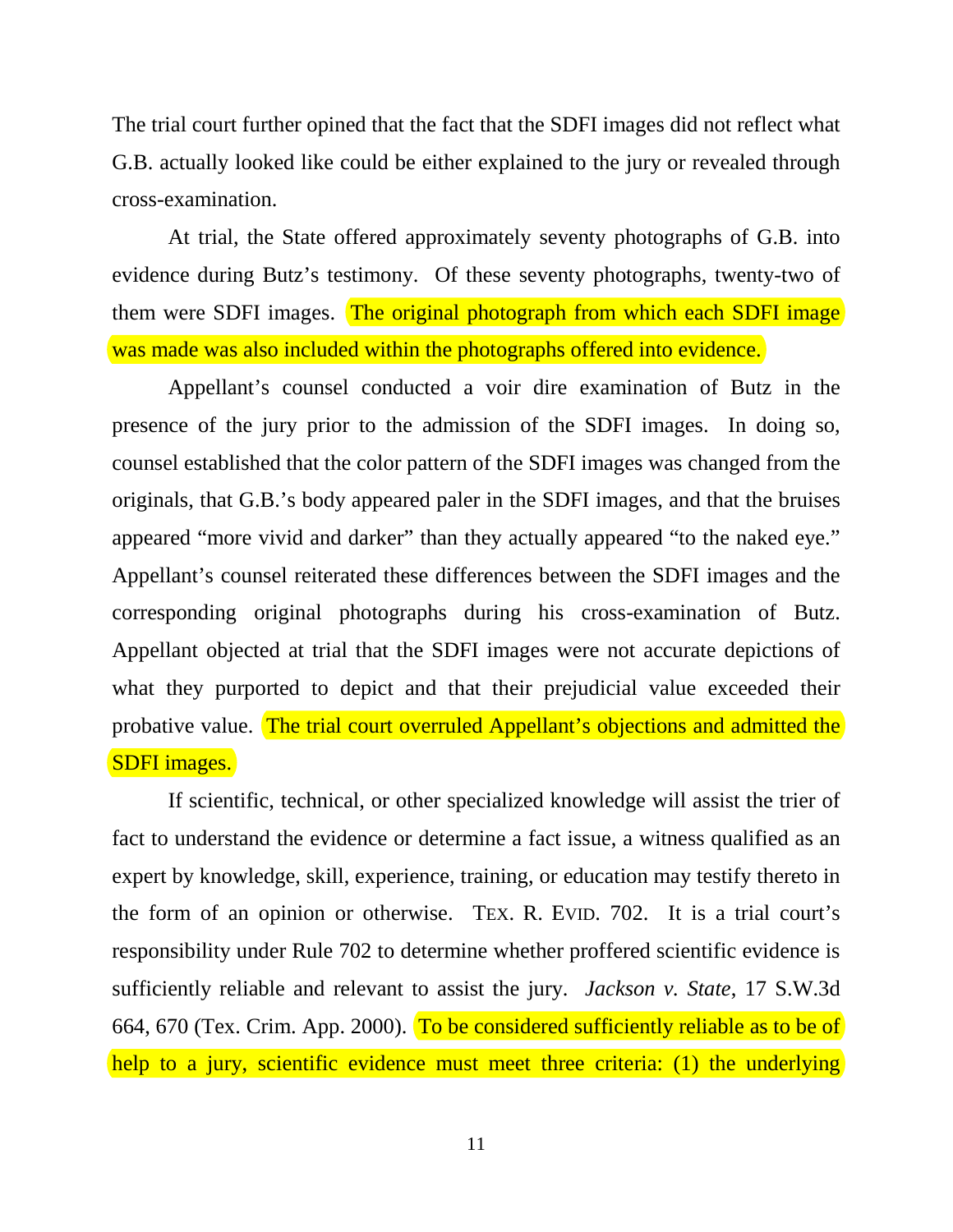scientific theory must be valid; (2) the technique applying the theory must be valid; and (3) the technique must have been properly applied on the occasion in question. *Vela v. State*, 209 S.W.3d 128, 133–34 (Tex. Crim. App. 2006); *Kelly v. State*, 824 S.W.2d 568, 573 (Tex. Crim. App. 1992).

"Hard sciences" are those based on scientific methods that are susceptible to rigid scientific testing, such as chemistry; "soft sciences" include nonscientific disciplines that rely principally upon technical or specialized knowledge, skill, or experience, such as psychology. *See Weatherred v. State*, 15 S.W.3d 540, 542 n.5 (Tex. Crim. App. 2000). Because the distinction between various types of testimony may often be blurred, the Court of Criminal Appeals "explicitly refrained from developing rigid distinctions between 'hard' science, 'soft' sciences, and nonscientific testimony." *Morris v. State*, 361 S.W.3d 649, 654–55 (Tex. Crim. App. 2011). Soft sciences are fields that are based primarily upon experience and training as opposed to the scientific method. *Nenno v. State*, 970 S.W.2d 549, 561 (Tex. Crim. App. 1998), *overruled on other grounds by State v. Terrazas*, 4 S.W. 3d 720, 727 (Tex. Crim. App. 1999). *Kelly*'s requirement of reliability applies but with less rigor when soft sciences are at issue. *Id.*

The trial court concluded that the process of digitally enhancing photographs through the use of the SDFI process constituted a matter of soft science. We conclude that the trial court did not err in making this determination. The scientific or technical question concerning the SDFI process in this case is essentially a matter of comparing each SDFI image to the original photograph from which it was made. In this regard, the trial court noted that the SDFI imagines revealed the "same obvious bruising" as did the original photographs.<sup>[4](#page-6-0)</sup> The task of comparing the original photograph to the SDFI image does not appear to be a matter that is

l

<sup>&</sup>lt;sup>4</sup>We would be presented with a much different question if the SDFI images in this case depicted latent injuries that were not revealed in the original photographs.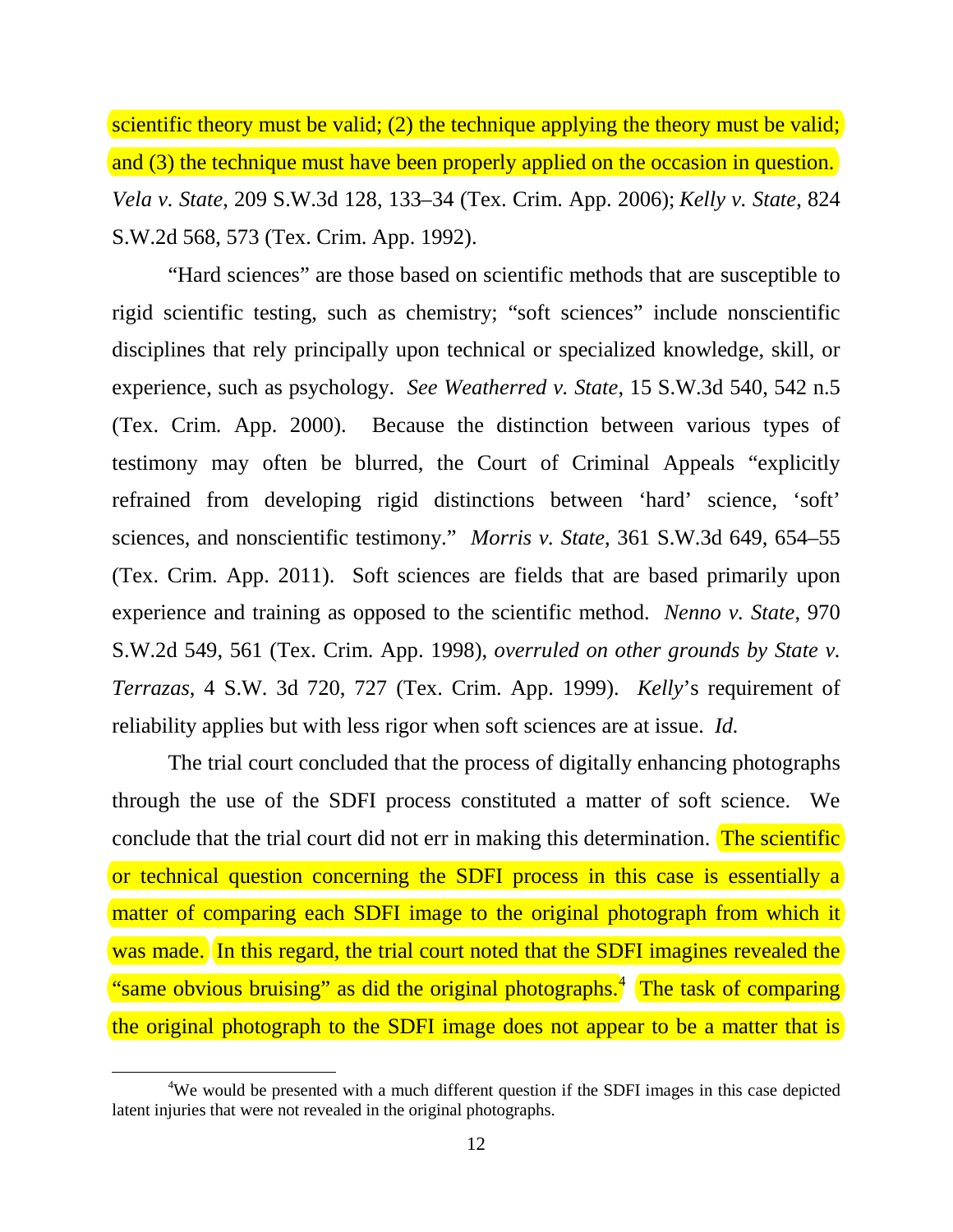particularly complex. *See, e.g.*, *Rodgers v. State*, 205 S.W.3d 525, 533 (Tex. Crim. App. 2006) (noting that the fields of tire comparison and shoe comparison are not particularly complex). Butz testified that the SDFI process is something that she has been trained to use and that it is used in her SANE program and other SANE programs in the state. Thus, the trial court had evidence that she possessed training and experience in the field. We conclude that the trial court did not abuse its discretion by determining that the SDFI images were scientifically reliable. We overrule Appellant's Issue 1A.

 TEX. R. EVID. 403 provides that relevant evidence may be excluded if its probative value is substantially outweighed by the danger of unfair prejudice, confusion of the issues, or misleading the jury or by considerations of undue delay or needless presentation of cumulative evidence. *See Young v. State*, 283 S.W.3d 854, 874 (Tex. Crim. App. 2009). Our analysis under Rule 403 includes, but is not limited to, the following factors: (1) the probative value of the evidence, (2) the potential to impress the jury in some irrational yet indelible way, (3) the time needed to develop the evidence, and (4) the State's need for the evidence. *Hernandez v. State*, 390 S.W.3d 310, 324 (Tex. Crim. App. 2012); *Shuffield v. State*, 189 S.W.3d 782, 787 (Tex. Crim. App. 2006). In determining whether the probative value of a photograph is substantially outweighed by the danger of unfair prejudice, we also consider "the number of exhibits offered, their gruesomeness, their detail, their size, whether they are in color or black-and-white, whether they are close-up, whether the body depicted is clothed or naked, the availability of other means of proof, and other circumstances unique to the individual case." *Williams v. State*, 301 S.W.3d 675, 690 (Tex. Crim. App. 2009).

We note at the outset that Appellant did not object to the forty-eight original photographs taken of G.B. by Butz at Hendrick Medical Center. Each of the twenty-two SDFI images were immediately preceded by the original photograph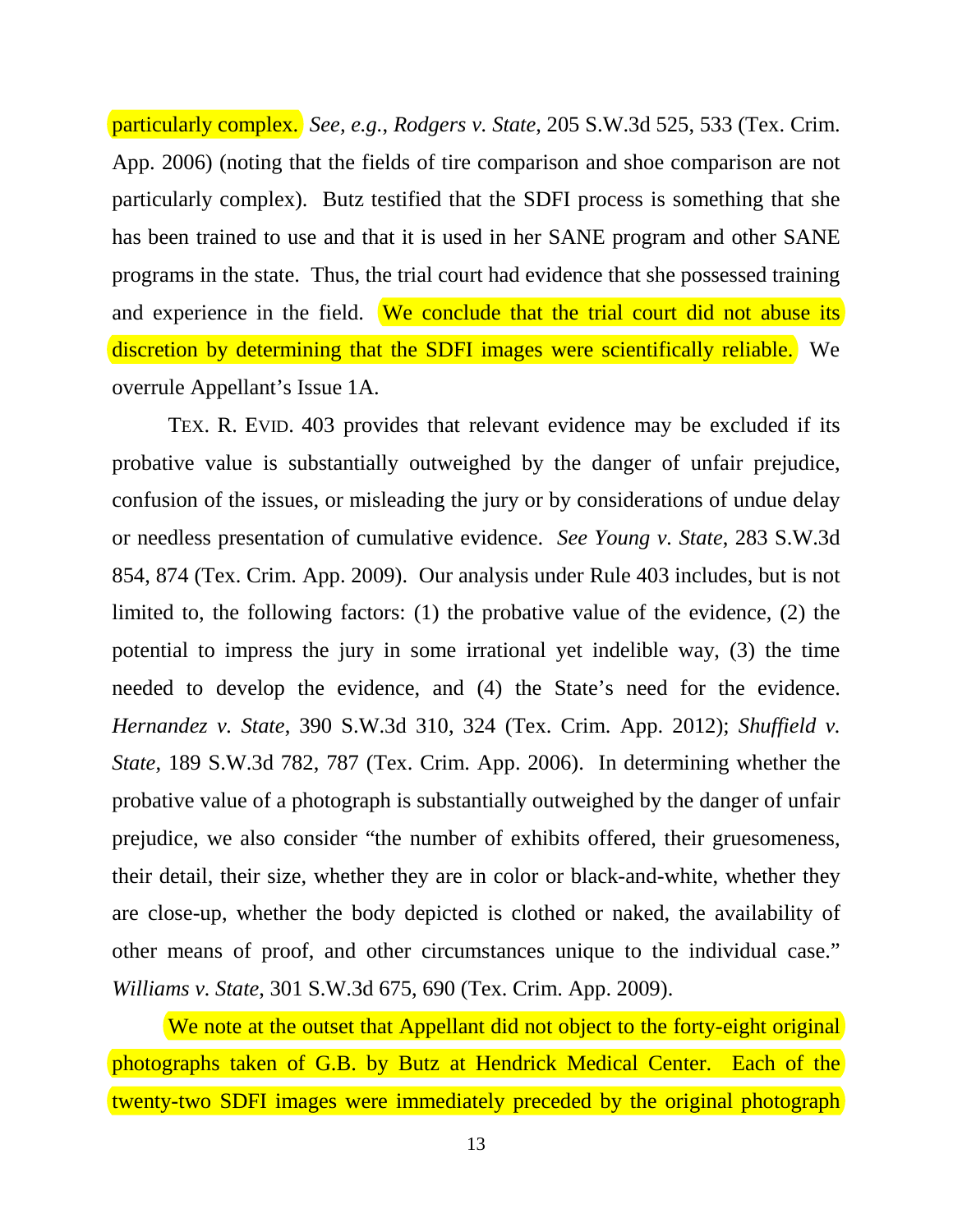from which they were made. As noted previously, the SDFI images revealed the same obvious bruising depicted in the original photographs. While the SDFI images of G.B. are disturbing and graphic, they are probative because they are accurate depictions of the extent of his injuries. *See Williams*, 301 S.W.3d at 691 (photographs were probative because they depicted victim's injuries). They are no more disturbing than the original photographs of G.B. Furthermore, there is nothing in the record to suggest that these photographs were "offered solely to inflame the minds of the jury." *Erazo v. State*, 144 S.W.3d 487, 489 (Tex. Crim. App. 2004) (quoting *Martin v. State*, 475 S.W.2d 265, 267 (Tex. Crim. App. 1972)). To the contrary, the SDFI images were primarily used during the punishment phase to illustrate the "head-to-toe" nature of G.B.'s injuries. Because the SDFI images essentially depict the same injuries depicted in the original photographs, the trial court did not abuse its discretion in determining that their probative value was not substantially outweighed by the danger of unfair prejudice. We overrule Appellant's Issue 1B.

Appellant also asserts in his first issue that the SDFI images were not properly authenticated. We disagree. A photograph may be authenticated by the testimony of any witness who has personal knowledge that the particular item accurately represents the scene or event it purports to portray. *See Kephart v. State*, 875 S.W.2d 319, 321 (Tex. Crim. App. 1994). Butz, the sponsoring witness for the SDFI images, was the photographer that took the original photographs and the person that processed the photographs through the SDFI system. Accordingly, Butz's testimony was sufficient to authenticate the SDFI images.

Finally, even if we assume that the trial court erred when it allowed the admission of the SDFI images, we cannot say that Appellant was harmed by the error. The erroneous admission of evidence is subject to the nonconstitutional error standard set out in TEX. R. APP. P. 44.2(b). *Easley v. State*, 424 S.W.3d 535,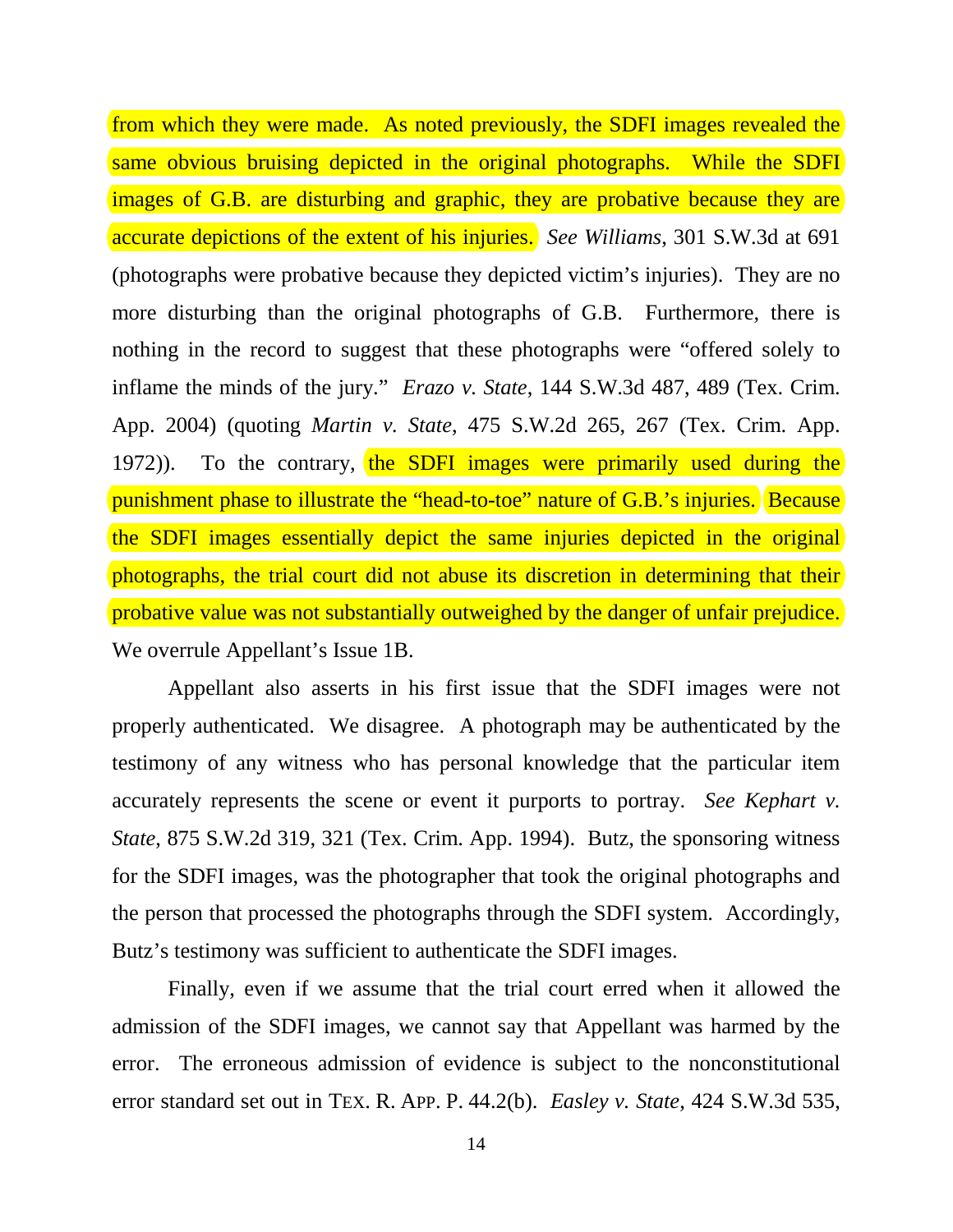539–40 (Tex. Crim. App. 2014). Pursuant to Rule 44.2(b), an appellate court must disregard nonconstitutional error unless it affects the appellant's substantial rights. *Barshaw v. State*, 342 S.W.3d 91, 93 (Tex. Crim. App. 2011). An appellate court should not overturn a criminal conviction for nonconstitutional error "if the appellate court, *after examining the record as a whole*, has fair assurance that the error did not influence the jury, or influenced the jury only slightly." *Id.*

The SDFI images were essentially cumulative of the original photographs from which they were made. Inadmissible evidence can be rendered harmless if other evidence is admitted without objection and proves the same fact that the inadmissible evidence sought to prove. *Brown v. State*, 757 S.W.2d 739, 740–41 (Tex. Crim. App. 1988). Furthermore, Appellant's counsel pointed out the differences between the SDFI images and the original photographs in his crossexamination of the sponsoring witness. Finally, the jury rejected the State's attempt to convict Appellant of a first-degree felony for the very serious head injury alleged in Count One. Instead of finding that Appellant intentionally or knowingly caused the head injury, the jury found that he recklessly inflicted the injury, thereby convicting him of a second-degree felony rather than a first-degree felony. *See* PENAL § 22.04(e). Accordingly, we have fair assurance that the SDFI images had very little influence on the jury. We overrule Appellant's first issue.

In his third issue, Appellant contends that the trial court erred in admitting evidence of the neurological injuries that G.B. suffered as a result of the head injury. Dr. Trammell, the neurosurgeon that performed emergency surgery to remove a portion of G.B.'s skull to relieve brain swelling, testified during the guilt/innocence phase that G.B. had "severe neurological deficit." Appellant objected to this testimony on the basis that it constituted evidence of an extraneous offense. Appellant additionally objected to evidence regarding the treatment that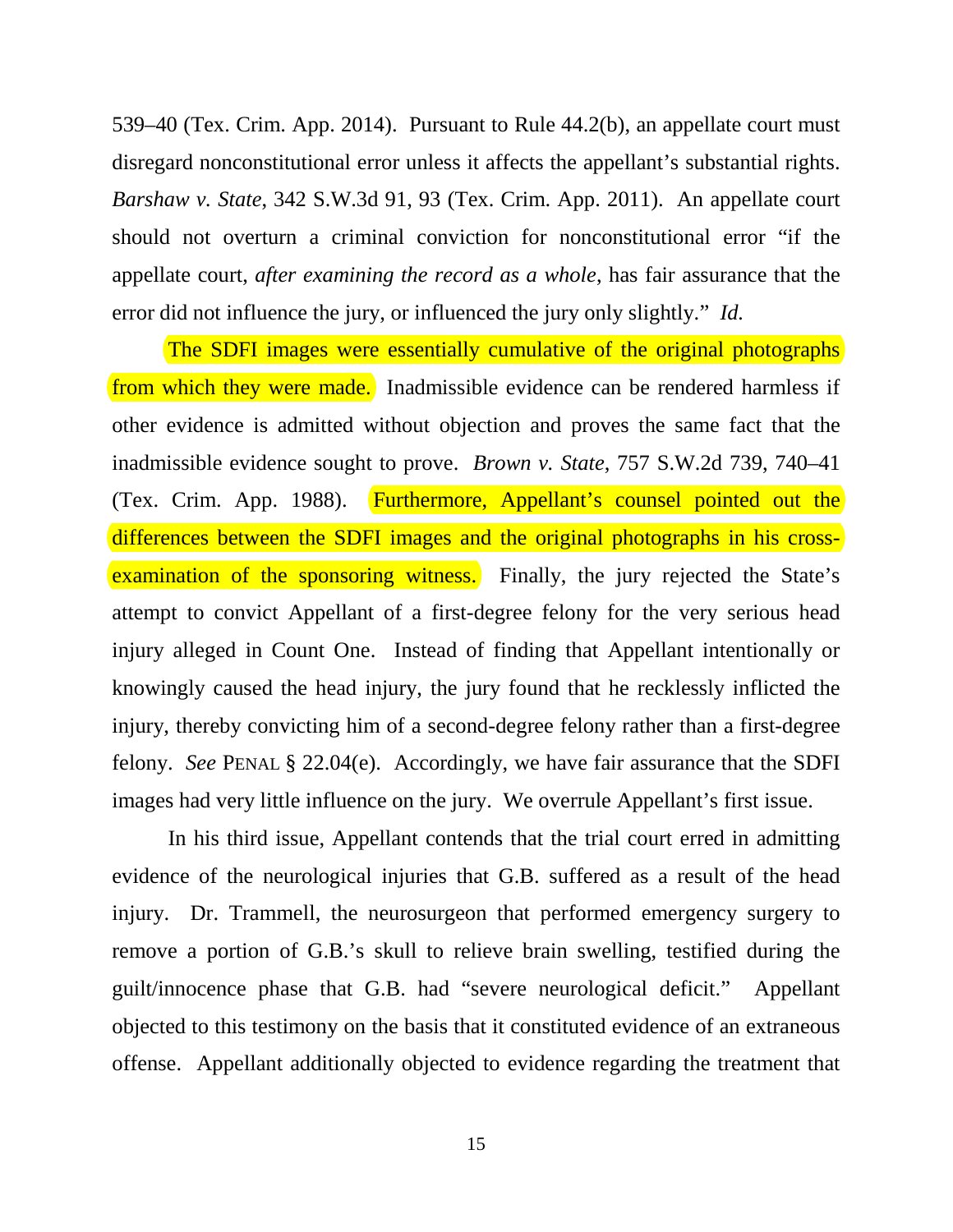G.B. received for the head injury on the basis that it constituted "victim impact" testimony.

A person commits the offense of injury to a child by causing (1) serious bodily injury; (2) serious mental deficiency, impairment, or injury; or (3) bodily injury. PENAL § 22.04(a). Appellant contends that evidence of G.B.'s neurological injuries constituted evidence of an extraneous offense under Section 22.04(a)(2) because he was only charged in Count One with committing serious bodily injury under Section 22.04(a)(1). Appellant is correct in his contention that the offense of committing injury to a child by causing "serious mental deficiency, impairment, or injury" is a separate offense from causing "serious bodily injury." *See Stuhler v. State*, 218 S.W.3d 706, 717 (Tex. Crim. App. 2007) (requiring jury unanimity on the issue of whether the defendant caused "serious mental deficiency, impairment, or injury" versus "serious bodily injury"). However, we disagree with Appellant's argument that evidence of G.B.'s neurological injuries constituted evidence of an extraneous offense.

The Penal Code defines "serious bodily injury" as "bodily injury that creates a substantial risk of death or that causes death, serious permanent disfigurement, or protracted loss or impairment of the function of any bodily member or organ." PENAL § 1.07(a)(46). Evidence of G.B.'s neurological injuries was relevant to the question of whether he suffered "protracted loss or impairment of the function of any bodily member or organ." *See id*. Circumstances of the offense that tend to prove the allegations in the indictment are not extraneous offenses. *Camacho v. State*, 864 S.W.2d 524, 532 (Tex. Crim. App. 1993); *Ramirez v. State*, 815 S.W.2d 636, 643 (Tex. Crim. App. 1991). Moreover, evidence of another crime, wrong, or act may also be admissible as same-transaction contextual evidence when several crimes are intermixed, blended with one another, or connected so that they form an indivisible criminal transaction, and full proof by testimony of any one of them